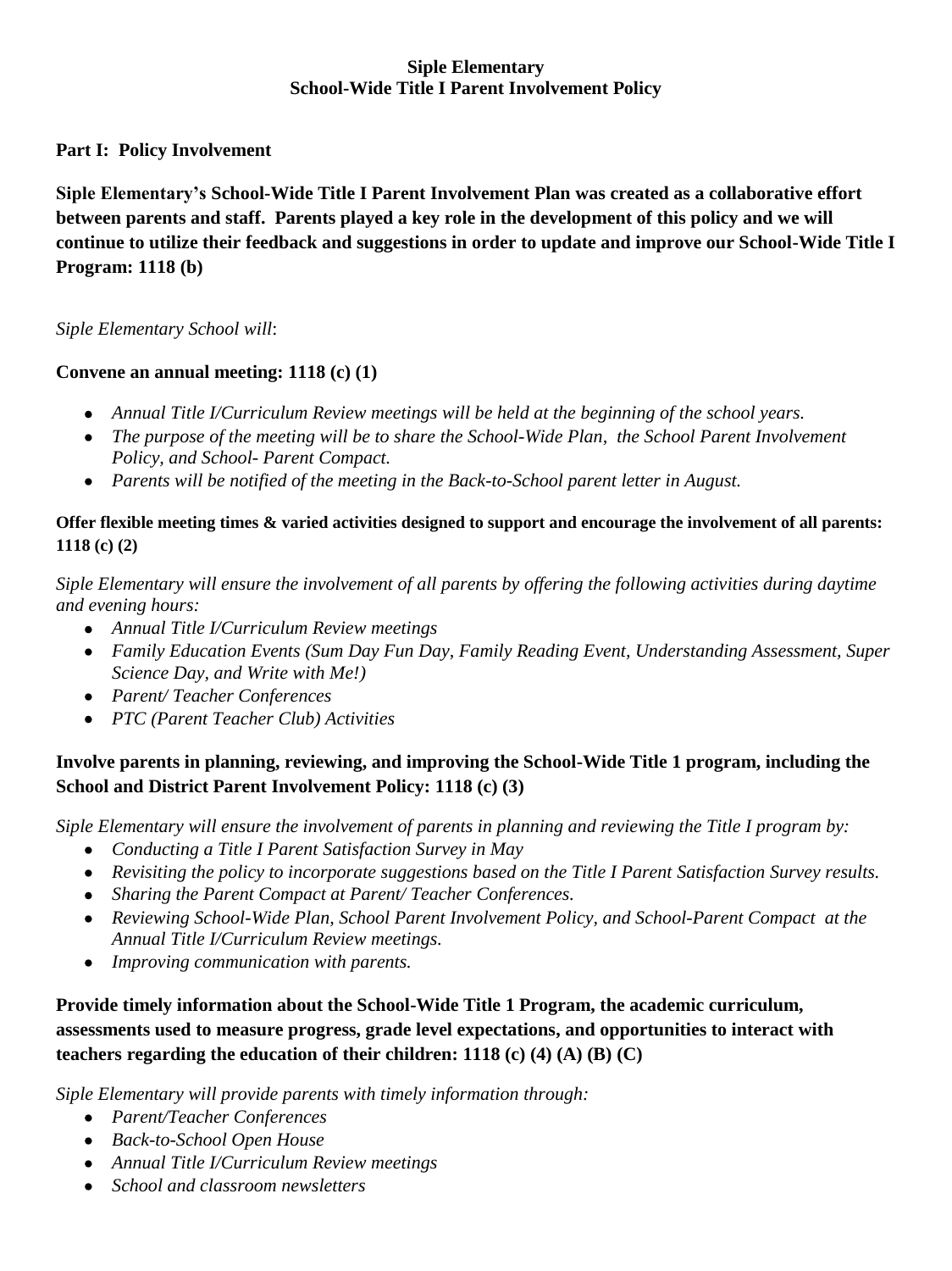- $\bullet$ *Progress reports and report cards*
- *School Website*
- *Family Education Events*
- *Take Home Folders*
- *Student planners to provide daily communication with parents concerning homework for 3rd and 4th grade students.*
- *Telephone calls*  $\bullet$
- *Parent-Student Handbook*
- *DTV, District Cable Television Channel*
- $\bullet$ *School marquee*

**Provide parents opportunities for regular meetings to formulate suggestions, and participate in decision making relating to the education of their children: 1118 (c) (4) (C) & 1118 (c) (5)**

*Siple Elementary will provide parents opportunities to participate in decision making related to their children's education by:*

- *Scheduled IEPT(Individual Educational Plan Team) meetings*
- *Regularly planned Parent/Teacher Conferences*
- *Additional Parent/Teacher Conferences at the request of the parents or teacher.*
- *Annual Title I/Curriculum Review meetings*

## **Provide parents opportunities to comment on the School-Wide Title I Plan: 1118 (c) (5)**

*Siple Elementary faculty and administration is readily available to discuss the parents' questions or concerns regarding the School-Wide Title I plan. We will invite parent comments by:*

- *Conducting a Title I Parent Survey in May of each school year to assess parent satisfaction.*
- *Revisiting the policy to incorporate suggestions based on the Title I Parent Survey results.*
- *Reviewing the Parent Compact at Fall Parent/Teacher Conferences each school year. Parents will be required to sign a form stating that they have received and fully understand the Parent Compact.*
- *Reviewing School-Wide Title I Plan and School Parent Involvement Policy at the Annual Title I/Curriculum Review meetings each Fall.*

## **Part II: Shared Responsibilities for High Student Academic Achievement**

*Siple Elementary School will*:

**Develop jointly with parents, teachers and students a School/Parent/Student Compact. The compact will outline ways in which the parents, school staff, and students will work together to ensure high academic achievement: 1118 (d) (1) & 1118 (d) (2) (A)**

*Siple Elementary will jointly develop the School/Parent/Student Compact by:*

- *Conducting a survey of certified staff to generate a list of teacher responsibilities at a bi-monthly staff meeting at the beginning of the school year.*
- *Reviewing Title I Parent Survey results and making revisions.*
- *Sharing with parents at Annual Title I/Curriculum Review meetings each fall and inviting parents to generate new ideas or changes to parent and student responsibilities.*
- *Reviewing the Parent Compact at Fall Parent/Teacher Conferences each school year. Parents will be required to sign a form stating that they have received and fully understand the Parent Compact.*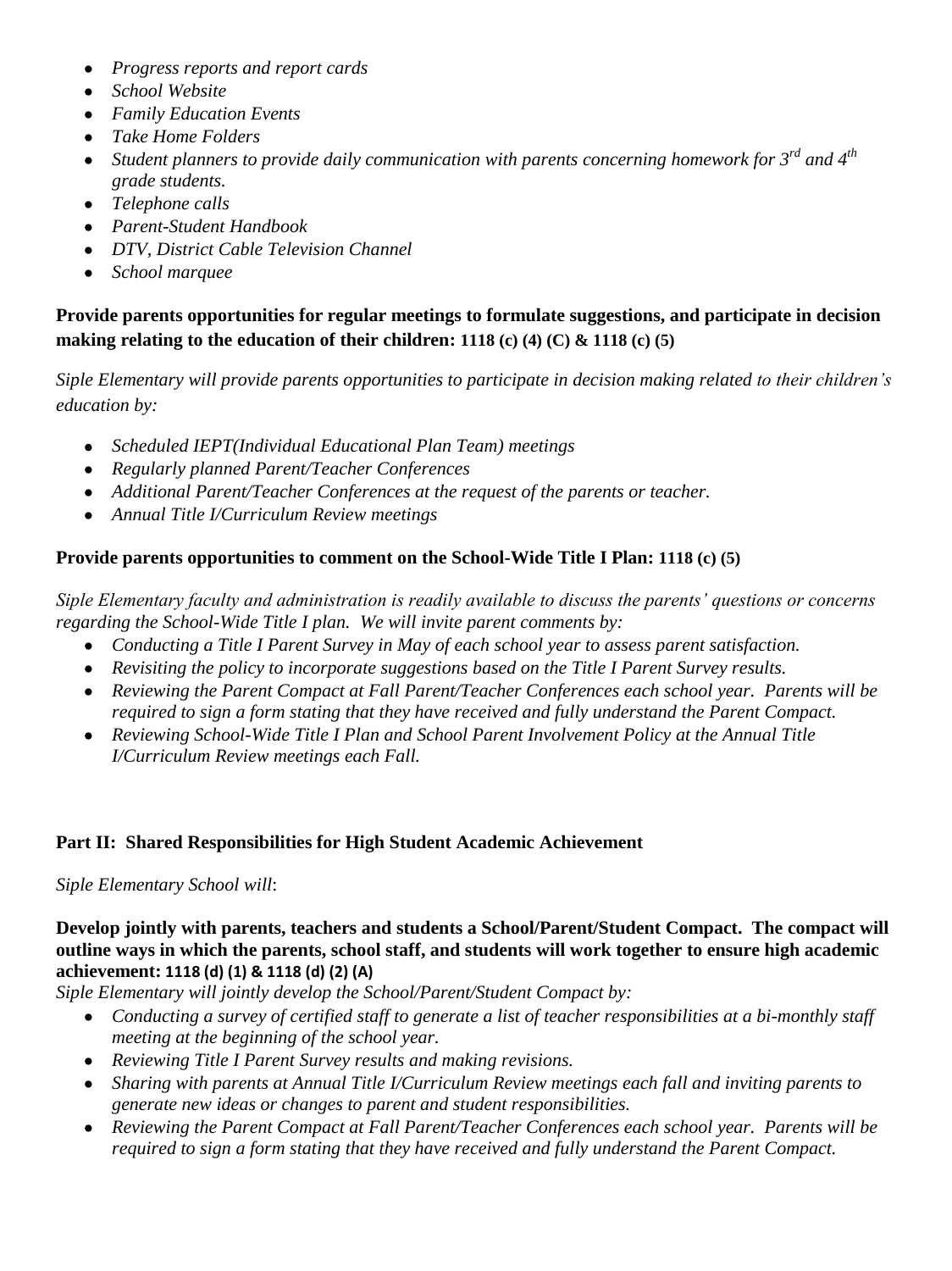*Our current School/Parent/Student Compact was jointly developed between teachers, students and parents. The staff formed the responsibilities of the teachers and contributed to the responsibilities of the students at a bi-monthly staff meeting. Parents formed the responsibilities of the parents and contributed to the responsibilities of the students at a school-wide event. Students contributed to the responsibilities of the students at a school-wide event.* 

### **Provide frequent reports to parents on their children's progress: 1118 (d) (2) (B)**

*Siple Elementary will provide various academic reports to parents:*

- *Report Cards (November, January, April and June)*
- *Progress reports are available each midterm.*
- *Parent Teacher Conferences (November, April, additional conferences available upon request)*

## **Provide opportunities for parents of children receiving Title I services reasonable access to staff, opportunities to volunteer and participate in their child's class, and observation of classroom activities: 1118 (d) (2) (C)**

*Siple Elementary administration and staff have an open door policy for parents. In addition, parents are encouraged to participate in the following activities:*

- *PTC (Parent Teacher Club)*
- *School volunteers*
- *Super Science Day volunteers*
- *Field Trip chaperones*
- *Field Day Volunteers*
- *Guest Readers*
- *Classroom helpers*
- *Family Education Events*
- *Classroom observations upon request*

## **Part III: Building Capacity for Involvement**

*Siple Elementary School will:*

#### **Provide information and assistance to parents regarding the state and local academic standards and assessments: 1118 (e) (1)**

*To ensure that parents are informed about academic standards and assessments Siple Elementary will provide the following:*

- *Parent/Teacher Conferences*
- *Annual Title I/Curriculum Review meetings*
- *Back-to-School Open House*
- *Parent copy of Grade Level Content Expectations provided at Annual Title I/Curriculum Review meetings and on the school website*
- *MEAP results mailed to parents*
- *Local assessment results (DIBELS, DRA2, and district writing assessments) shared with parents at conferences and on report cards.*
- *Literacy Specialist will be available at Open House and Parent/Teacher Conferences to answer questions about reading assessment, interventions and curriculum.*
- Michigan Department of Education link available on school website *under the Parent Links tab*.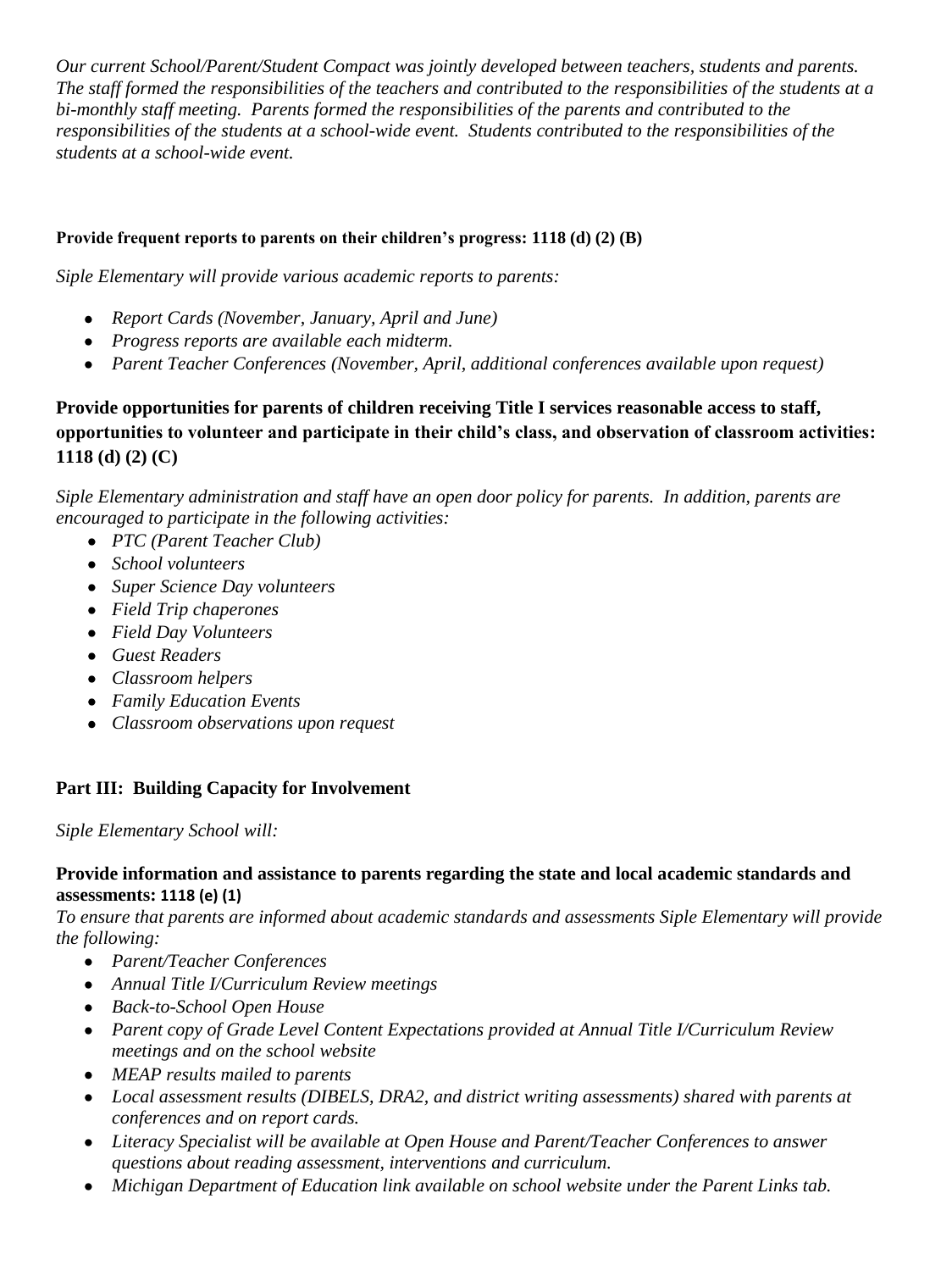## **Provide materials and training to parents: 1118 (e) (2)**

*Siple Elementary will offer training and materials to parents through the following events and activities:*

- *Annual Title I/Curriculum Review meetings*
- *Family Education Events*
- *Kindergarten Orientation*
- *Great Start Readiness preschool program*
- *SKIP (Successful Kids = Involved Parents) preschool program*
- *Kindergarten Readiness program*
- *Provide lists of community resources to individual parents and assistance in accessing these resources as needed.*

## **Educate the academic community regarding the value of parent involvement, ways to communicate effectively with parents, and implementation of parent programs: 1118 (e) (3)**

*Siple Elementary will educate teachers, paraprofessionals, principals, and other staff in the value and the utility of parents' contributions by:*

- *Providing professional development using the book Working with Parents: Building Relationships for Student Success by Ruby K. Payne, Ph.D.*
- *Provide professional development by a certified Ruby Payne trainer.*
- *Provide professional development DVD series on Teaching with Poverty in Mind by Eric Jensen.*
- *Additional professional development at staff meetings throughout the school year.*

## **Coordinate parent involvement activities with other programs: 1118 (e) (4)**

*Siple Elementary will coordinate and integrate parental involvement programs and activities with Head Start, Great Start Readiness Program, Junior First, SKIP, public preschools and other programs by:*

- *Providing information regarding upcoming events on the school website*
- *Provide information about upcoming events in school newsletters*

## **Provide information related to school and parent programs, meetings, and other activities to parents in a format and language parents can understand: 1118 (e) (5)**

*Siple Elementary will ensure that all parents are informed in a timely manner and in a format and language that parents can understand by insuring the availability of, but not limited to, the following:*

- *Limited English: Full opportunities for the participation of parents with limited English proficiency, parents with disabilities, and parents of migratory children will be provided. Language Lines Translation Services and translators for parent meetings are available. Printed material and individual student academic assessment results can be translated through the Genesee Intermediate School District.*
- *Parents with Disabilities: Full opportunities for the participation of parents with limited English*   $\bullet$ *proficiency, parents with disabilities and parents of migratory children will be provided. Language Lines Translation Services and translators for parent meetings are available. Printed material and individual student academic assessment results can be translated through the Genesee Intermediate School District.*
- *Literacy: Parents with limited literacy skills will be provided information verbally as needed.*

## **Provide opportunities for parent involvement activities as requested by parents: 1118 (e) (14)**

*Siple Elementary administration and staff welcome suggestions from parents regarding parent involvement activities. Parents are invited to actively participate in the following activities:*

- *PTC (Parent Teacher Club)*
- *School volunteers*
- *Super Science Day volunteers*
- *Field Trip chaperones*
- *Field Day Volunteers*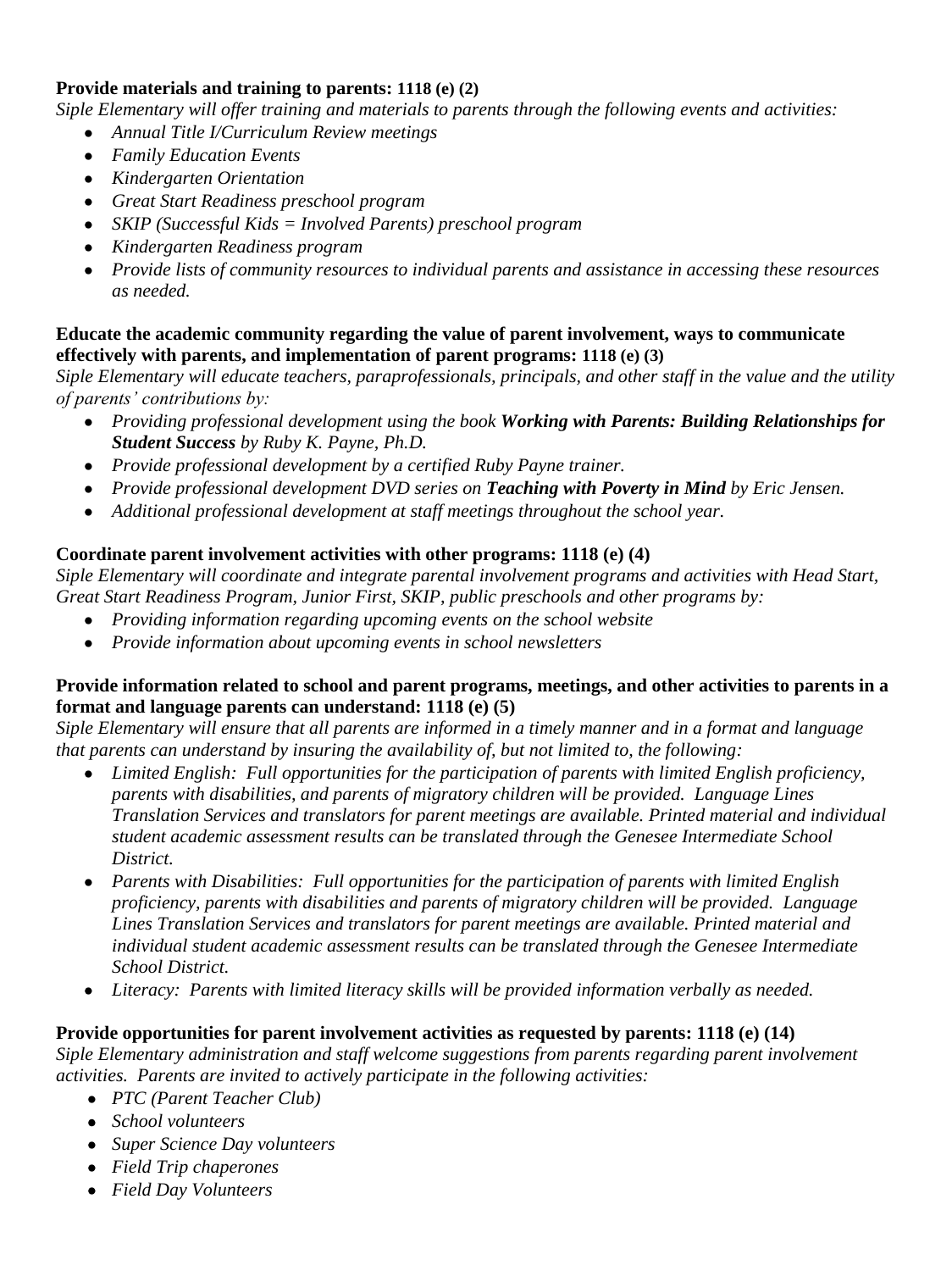- *Guest Readers*
- *Classroom helpers*
- *Family Education Events*

## **Provide Title I funds for parent involvement activities: 1118 (e) (14)**

*Siple Elementary will use Title I Parent Involvement funds to provide the following activities:*

- *Back-to-School Open House*
- *Annual Title I/Curriculum Review meetings*
- *Parent/Teacher Conference Title I resource bags*
- *Family Education Events*
- *Celebration of Learning program*

## **Part IV: Accessibility**

Siple Elementary School will:

## **Provide parent involvement activities accessible to all parents, including those with disabilities, parents who use English as their 2nd language, and parents who are migratory: 1118 (f)**

*Siple Elementary will ensure that all parents who are disabled, ELL, or migratory have accessibility to parent involvement opportunities and in a format and language that parents can understand by insuring the availability of, but not limited to, the following:*

- *Limited English: Full opportunities for the participation of parents with limited English proficiency, parents with disabilities, and parents of migratory children will be provided. Language Lines Translation Services and translators for parent meetings are available. Printed material and individual student academic assessment results can be translated through the Genesee Intermediate School District.*
- *Parents with Disabilities: Full opportunities for the participation of parents with limited English proficiency, parents with disabilities and parents of migratory children will be provided. Language Lines Translation Services and translators for parent meetings are available. Printed material and individual student academic assessment results can be translated through the Genesee Intermediate School District.*
- *Literacy: Full opportunities for the participation of parents with limited literacy skills will be provided verbally as needed.*
- *Sending notices of meetings/events in language requested by parents, to the extent practicable.*
- *Providing flexible meeting times*
- *Providing handicap accessible facilities*
- *Phone conferences*  $\bullet$
- *Collaboration with community agencies:, i.e., Community Mental Health, Genesee Intermediate School District, Mott Children's Hospital*